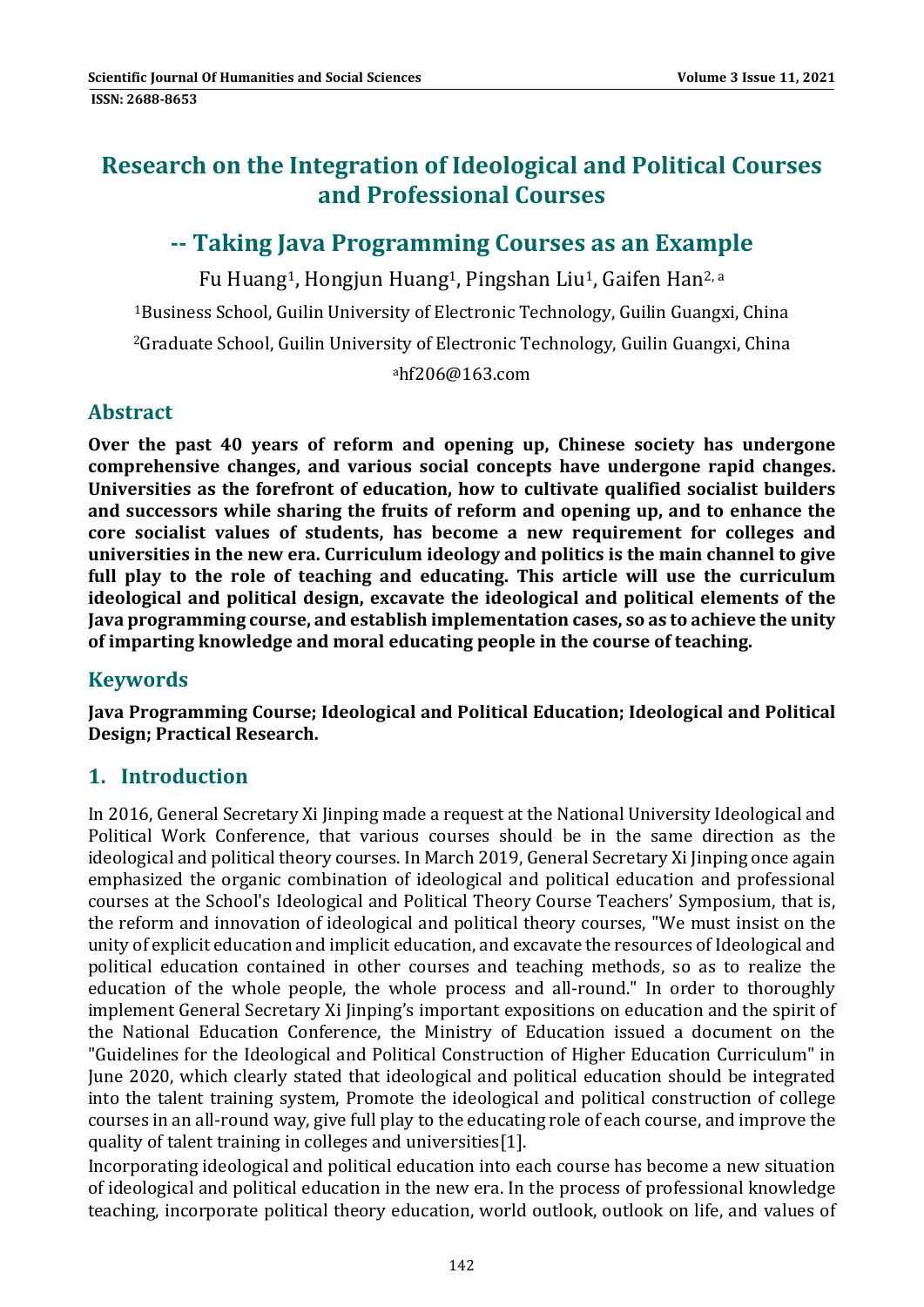the three education and spiritual pursuit into the syllabus of the course, achievement implicitly has an impact on students' political ideology, behavior and behavior. To do a good job of "curriculum ideological and political" work, first of all, we need to determine the teaching objectives of "curriculum ideological and political"; Secondly, according to the needs of the curriculum, find suitable connecting points between professional knowledge and "curriculum ideological and political" elements; Next, ideological and political concepts of the curriculum are integrated into the classroom teaching. Finally, professional teachers select corresponding teaching methods according to the different types of students, and evaluate the implementation effect. 

# **2. Curriculum Ideological and Political Design**

Java programming is the basic core course of information management and information system major in our university. In order to do a good job in curriculum ideological and political work, first of all, it is necessary to establish the construction goals of the ideological and political work of the Java programming course; then, according to the ideological and political objectives, dig deep into the ideological and political elements of the curriculum and establish the connecting point of the curriculum ideological and political.

### **2.1. Curriculum Ideological and Political Construction Objectives**

According to the knowledge and ability that graduates majoring in information management and information system should achieve of our school, while completing goals of professional ability training, they also set requirements for goals of ideological and political education. These include awareness of innovation, intellectual property protection, industry policies, laws and regulations, awareness of environmental and social sustainable development, compliance with engineering ethics and norms, awareness of fulfilling responsibilities, awareness of teamwork and coordination, management awareness, and awareness of independent learning and lifelong learning. 

According to the goals of curriculum education, focusing on integrating the core socialist values, Chinese excellent traditional cultural education, the achievements of China's reform and opening up, especially the content of the "four self-confidence" education of socialism with Chinese characteristics, cultivate students' sense of innovation, teamwork ability, Scientific literacy, artisan spirit and other aspects. Therefore, in addition to cultivating students' professional skills in this course, the Java program course should also achieve the following ideological and political objectives:

(1) By guiding students to their future career visions, stimulate students' sense of identity with the core values of socialism, and cultivate political beliefs, and ideals beliefs.

(2) By guiding students to think carefully about every sentence in the process of programming, students will be trained to be serious, responsible and meticulous in software craftsmanship.

(3) Establish a correct concept of skills, strive to improve their skills, and establish a correct value concept for the benefit of society and the people.

(4) Improve students' awareness and ability of continuous learning, and cultivate spiritual pursuit and scientific thinking.

(5) Cultivate students' honesty, trustworthiness, and perseverance, and improve their moral sentiment. 

(6) Improve students' ability in communication, self-learning and teamwork.

### **2.2. Connecting Points of Curriculum Ideological and Political**

Based on the goal of talent training, fully excavate the seven aspects moral education elements of ideological and political education in the curriculum, such as political beliefs, ideals beliefs,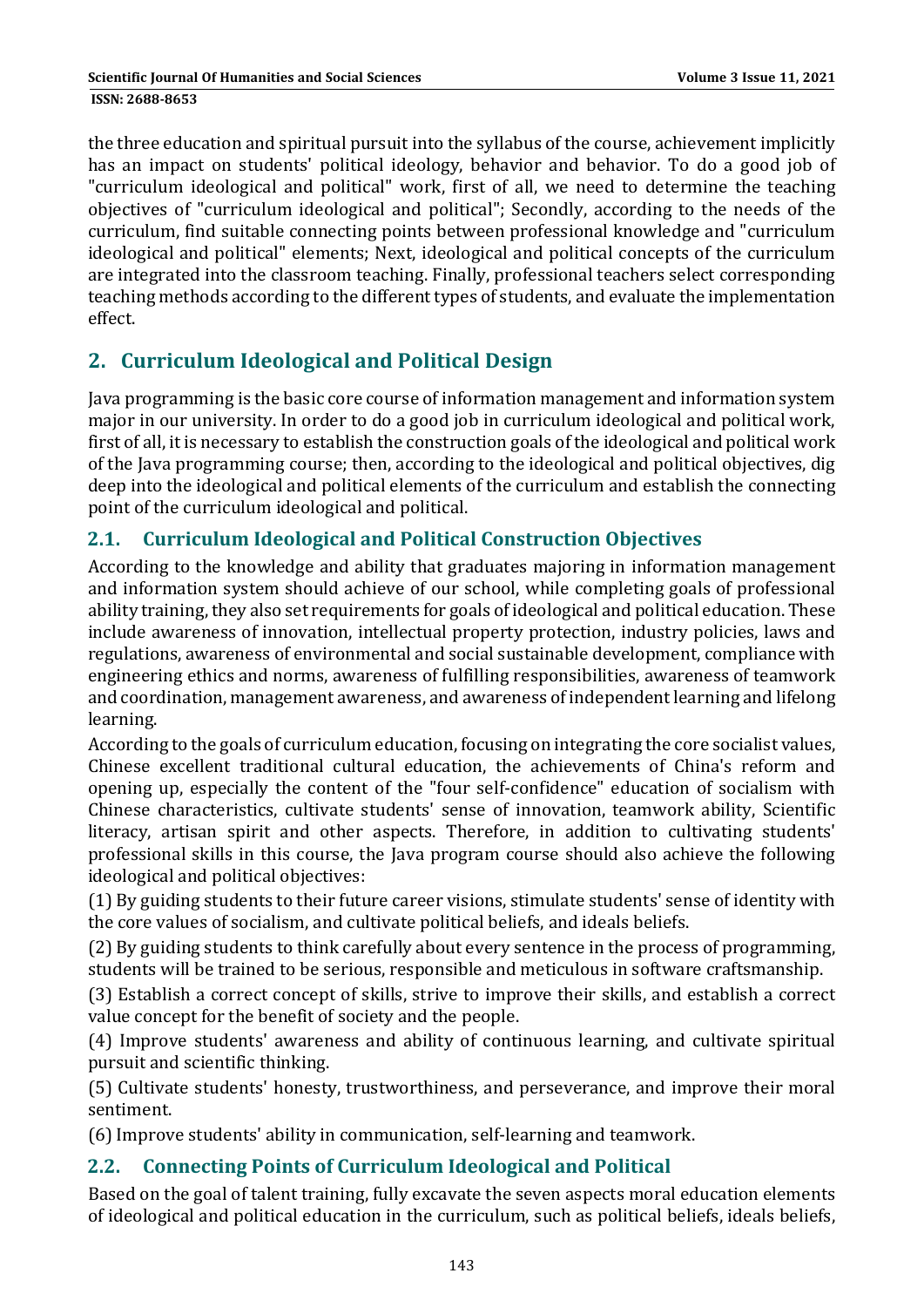values concept, moral sentiments, spiritual pursuits, scientific thinking and craftsmanship spirit<sup>[2]</sup>, and fully explore the fields that can organically integrate ideological and political education and professional knowledge education in the curriculum teaching. According to the ideological and political objectives, the connecting point can be carried out from the following aspects: 

(1) Cultivate political beliefs, ideals beliefs: through the introduction of the relationship between the new era and personal growth, the development prospects of the software industry, the proportion of Chinese among global programmers, and advanced IT companies such as Ali.

(2) Cultivate craftsman spirit: Introduce the recruitment conditions of Java engineers in software companies; analysis software industry specifications, etc.

(3) Establish the correct value concept: share the work experience of excellent senior students; use classes and objects to solve practical problems in life, etc.

(4) Cultivate spiritual pursuit and scientific thinking: introduce China Software Cup; share experience through national competition winners; etc.

(5) Improving moral sentiment: Introduce the struggle stories of leading figures in the software industry to share.

(6) Cultivate teamwork ability: complete a simple Java project through cooperation.

# **3. Teaching Realization of Curriculum Ideological and Political**

Through the analysis of the ideological and political teaching objectives and connecting points of the Java. To realize the curriculum ideological and political of Java programming, it is necessary for professional course teachers to fully excavate the ideological and political content in the course preparation process, and integrate the ideological and political knowledge into the original knowledge system framework. To achieve the fit between the curriculum ideological and political and Java teaching [3].

In order to better complete the curriculum ideological and political teaching goals and fully adjust the enthusiasm of students, project-driven, case-driven, and online and offline hybrid teaching methods are used in the course of teaching to implement the curriculum ideological and political goals.

#### (1) Project‐driven

The project-driven method is to cultivate students' team consciousness and innovation consciousness by introduction the form of projects in the teaching process. First of all, according to students' hands-on ability, organizational ability and autonomous learning ability, etc., the whole class is divided into project groups. This ensures that there are students of different levels in each group, and encourages students to collaborate and learn from each other through teamwork, and finally complete the course knowledge while cooperating to complete a small project. So as to cultivate students' teamwork and innovative spirit, and at the same time improved students' moral sentiment.

#### (2) Case‐driven

Case-driven is mainly introduces cases appropriately according to the course content to carry out ideological and political education in the teaching process. For example: through the data leakage incident of 500 million Sina Weibo user, strengthen students' awareness of personal information security; use of software for big data discriminatory pricing, strengthen professional ethics; scientific and technological ethical issues of using software to monitor partners. In addition, in the development of software engineering projects, we should abide by laws and regulations such as intellectual property rights, and abide by professional ethics, scientific and technological ethics, and national security; so that students can put national sovereignty and security in the first place at any time[4].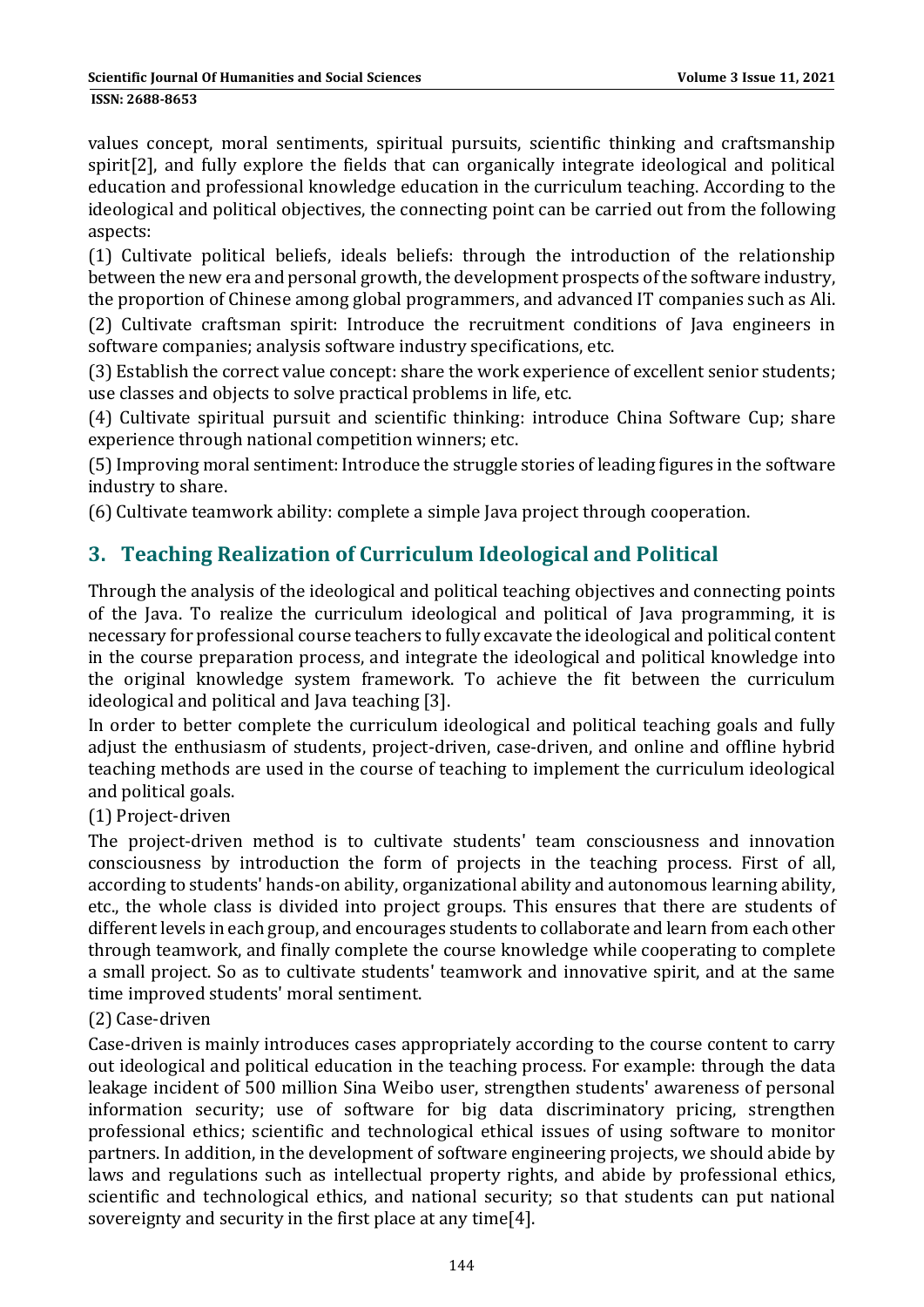#### (3) Analogy method

Analogy method can realize the goal of ideological and political education by comparing and analyzing two objects to find the similarities. For example: through the life stories of contemporary Chinese craftsmen from different industries in the video of "Great Power Craftsmen", and by analogy with the craftsman spirit in software development, students are guided to carefully craft their own programs, be responsible for their own programs, and be in awe of the programs. When explaining the choice sentence, compare the choice of life path to guide students to establish a scientific outlook on life, values and world.

#### (4) Discussion method

Through setting the theme discussion Integrating Ideological and political elements, inspire students to express their opinions freely, and finally the teacher summarizes the discussion, and stimulates students' patriotism and responsibility[4]. For example: when explaining inheritance and polymorphism, by setting the theme of inheriting the excellent traditional Chinese culture, education and guiding students to inherit the Chinese culture, full of Chinese heart, full of Chinese sentiment, and full of Chinese flavor, stimulates students to innovate on the basis of "inheritance", and stimulates students' positive humanistic spirit such as " Green comes from blue, but it excels blue "[5].

#### (5) Online and offline mixed teaching

Taking advantage of the network, teachers assign learning tasks before class, and students carry out online self-learning according to requirements; student-centered teacher-student interactive teaching is carried out in class; after class, teachers reflect on teaching and help students expand and improve. Make full use of the advantages of online and offline mixed teaching, publish preview videos, courseware, instructional design, classroom testing, ideological and political discussion topics, etc. on the Rain-Classroom teaching platform, and require students to learn about relevant courses and ideological and political topics in advance to check relevant materials in order to attend class Discuss during the process[6].

### **4. Teaching Evaluation and Achievements of Curriculum Ideological and Political**

Through the ideological and political design and realization of the Java course, the effect evaluation and teaching achievements are analyzed. So as to master the integration effect of professional knowledge system and ideological and political in the Java course, and actively improve. 

#### **4.1. Teaching Evaluation**

Integrate the curriculum ideological and political assessment into the curriculum assessment and evaluation, and realize the whole process assessment of curriculum ideological and political in teaching. The assessment is mainly conducted in three aspects: pre-class inquiry, classroom teaching and after-class teaching effect evaluation[7].

(1) Evaluation of the effect of pre-class inquiry. Through Rain-Classroom, we conduct online layout of pre-class preview materials and class discussion topics, and use students' viewing, feedback, and whether they can actively ask teachers and discuss questions, etc., investigate students' learning initiative, spiritual pursuit and scientific thinking. So as to evaluate the completion effect of pre-class inquiry.

(2) Evaluation of classroom teaching effect. It mainly examines the performance and learning of students in class, including on-time attendance and early departure, students asking for leave and absence without reason, playing mobile phones in class and other situations that have nothing to do with the classroom, and students actively speaking and participating in class discussions[8]. In addition, examine the changes in students' mental outlook and behavior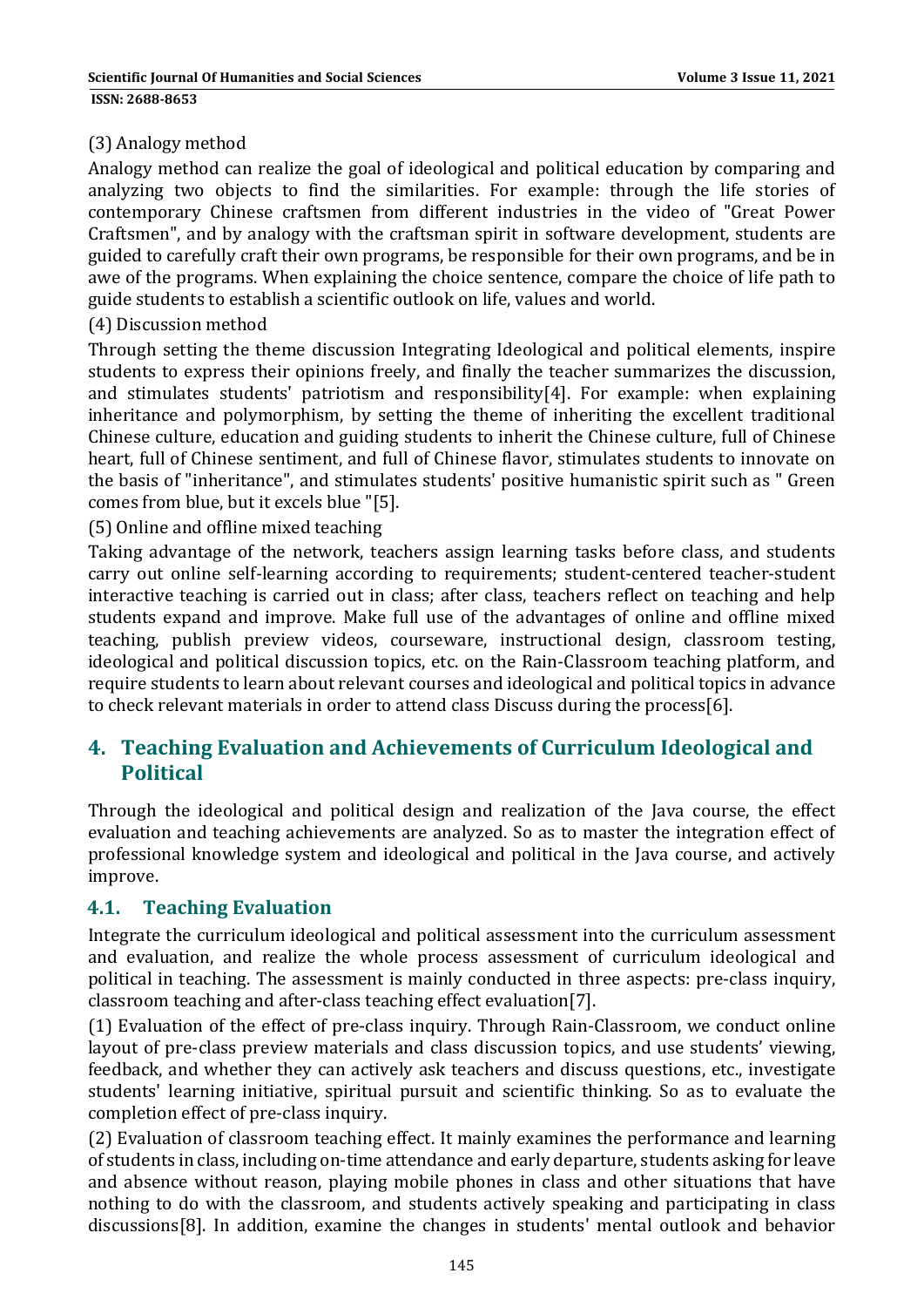**ISSN: 2688-8653** 

during the learning process. A good learning atmosphere is an important aspect of examining whether students love their majors and building self-confidence in the industry.

(3) Evaluation of teaching effect after class. It is mainly reflected in the completion of final exams, and major assignments (projects), as well as students to fill in the questionnaires to analyze the professional learning content and the realization of curriculum ideology. Investigate the students' team consciousness, innovation consciousness, law-abiding consciousness, enterprising spirit and sense of responsibility.

### **4.2. Teaching Achievements**

In the java programming course, through multiple methods and a lot of materials has been established to achieve the goal of achieving curriculum ideological and political.

(1) Through the integration of ideological and political education and knowledge points, the students' socialist core values and patriotism are cultivated imperceptibly, and the students are actively guided in the form of signing proposals.

(2) Guide students to love their majors, and work hard to achieve the unity of personal value and social value. Taking the information management and Information System Majors of grades 18 and 19 as an example, from the perspective of classroom performance, homework completion, project completion, and final exam scores, after the implementation of the course Ideological and political education, the number of students playing mobile phones in class has decreased sharply, the course participation has improved, and the learning enthusiasm of students has improved.

(3) Participate in the project design with the goal of serving the society as a team, and submit a software program. It has cultivated students' ability to think and solve problems independently, and cultivated students' craftsman spirit, teamwork spirit and innovation and entrepreneurship through teamwork, so as to lay a good foundation for future work.

### **5. Conclusion**

In the process of classroom teaching, it is an important and long-term task to integrate ideological and political elements, such as ideals and beliefs, value orientation, political beliefs, and social responsibilities into the teaching of professional knowledge and realize the integration of knowledge teaching and value guidance. First of all, teachers need to be able to recognize and strengthen socialist values, and have a deep understanding of my country's national conditions. Secondly, to give full play to teachers' subjective initiative, continue to pay attention, explore and excavate the current political hotspots, and integrate them into the teaching of curriculum ideological and political, so as to arouse students' enthusiasm in learning. Finally, teachers should actively improve self-cultivation and set a good learning example for students. 

### **Acknowledgments**

This work is supported the following fund :

Guangxi Education Planning Project: Research on identification methods of high-tech research front (No. US20162Y);

Guilin University of Electronic Science and Technology Ph. D. Research launch project: online Medical Community knowledge sharing incentive Mechanism Research (No. US20001Y).